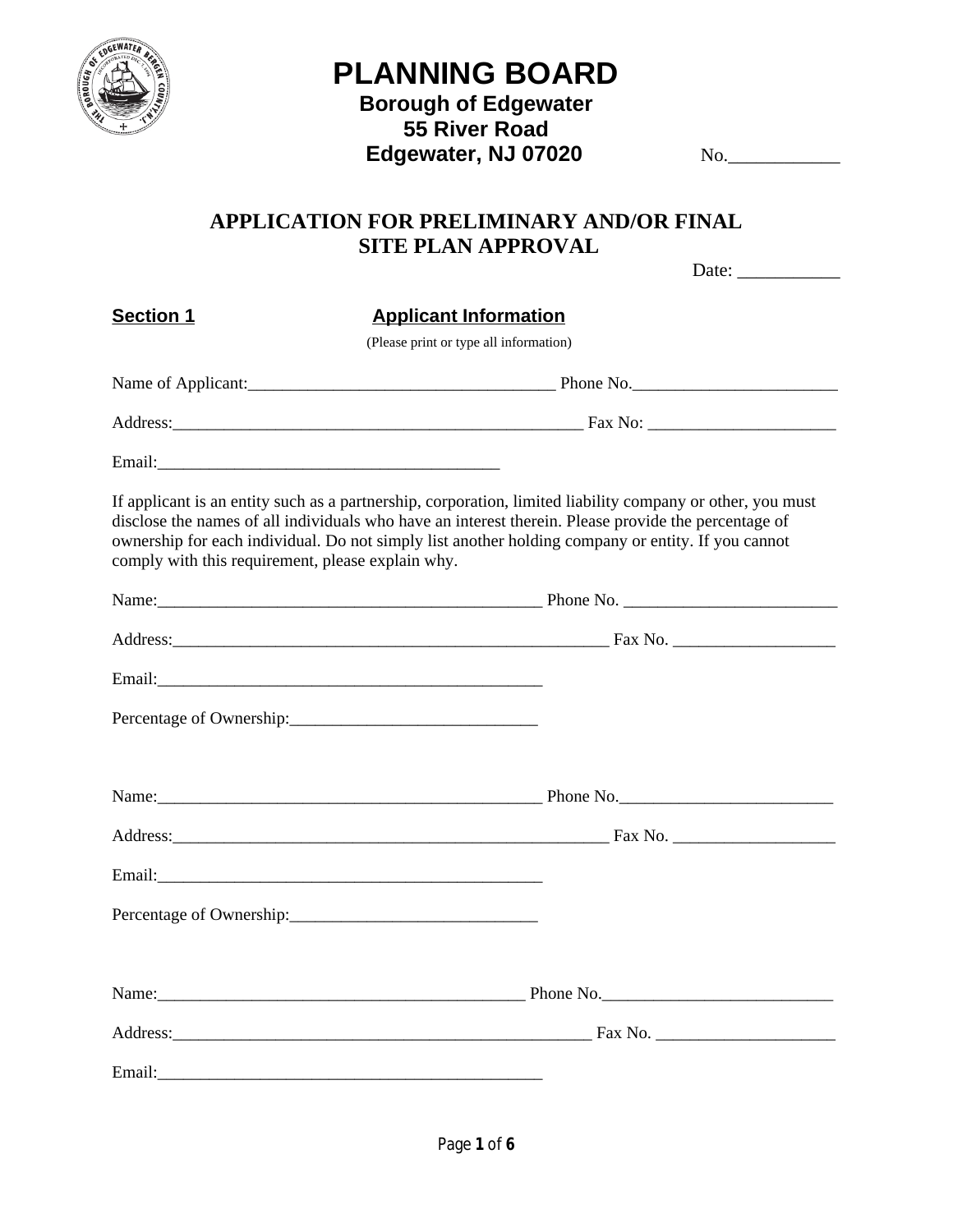Percentage of Ownership:\_\_\_\_\_\_\_\_\_\_\_\_\_\_\_\_\_\_\_\_\_\_\_\_\_\_\_\_\_

| Section 2          | <b>Property Owner Information</b>                                                                                                                                                                                                                                                                        |
|--------------------|----------------------------------------------------------------------------------------------------------------------------------------------------------------------------------------------------------------------------------------------------------------------------------------------------------|
|                    | Property Owner's Name: Mannell Manual Phone No. 2008. [19] Phone No. 2008. [19] Phone No.                                                                                                                                                                                                                |
|                    |                                                                                                                                                                                                                                                                                                          |
|                    |                                                                                                                                                                                                                                                                                                          |
|                    | If owner is an entity such as a partnership, corporation, limited liability company or other, you must<br>disclose the names of all individuals who have an ownership interest. Please provide the percentage of<br>ownership for each individual. Do not simply list another holding company or entity. |
|                    |                                                                                                                                                                                                                                                                                                          |
|                    | Address: Fax No. 2008. Address: Example 2014 19: 2014 19: 2014 19: 2014 19: 2014 19: 2014 19: 2014 19: 2014 19: 2014 19: 2014 19: 2014 19: 2014 19: 2014 19: 2014 19: 2014 19: 2014 19: 2014 19: 2014 19: 2014 19: 2014 19: 20                                                                           |
|                    |                                                                                                                                                                                                                                                                                                          |
|                    |                                                                                                                                                                                                                                                                                                          |
| <b>Section 3</b>   | <b>Property Information</b><br><b>For Which Approval Is Sought</b>                                                                                                                                                                                                                                       |
|                    |                                                                                                                                                                                                                                                                                                          |
|                    | $Block(s):$ $Lot(s):$ $Lot(s):$                                                                                                                                                                                                                                                                          |
|                    |                                                                                                                                                                                                                                                                                                          |
| Total Square Feet: | <u> 1989 - Johann John Stoff, deutscher Stoff aus der Stoff aus der Stoff aus der Stoff aus der Stoff aus der Stoff</u>                                                                                                                                                                                  |
|                    |                                                                                                                                                                                                                                                                                                          |
|                    |                                                                                                                                                                                                                                                                                                          |
|                    |                                                                                                                                                                                                                                                                                                          |
|                    |                                                                                                                                                                                                                                                                                                          |
|                    |                                                                                                                                                                                                                                                                                                          |
|                    |                                                                                                                                                                                                                                                                                                          |
|                    |                                                                                                                                                                                                                                                                                                          |

(Revised 8/13/2015)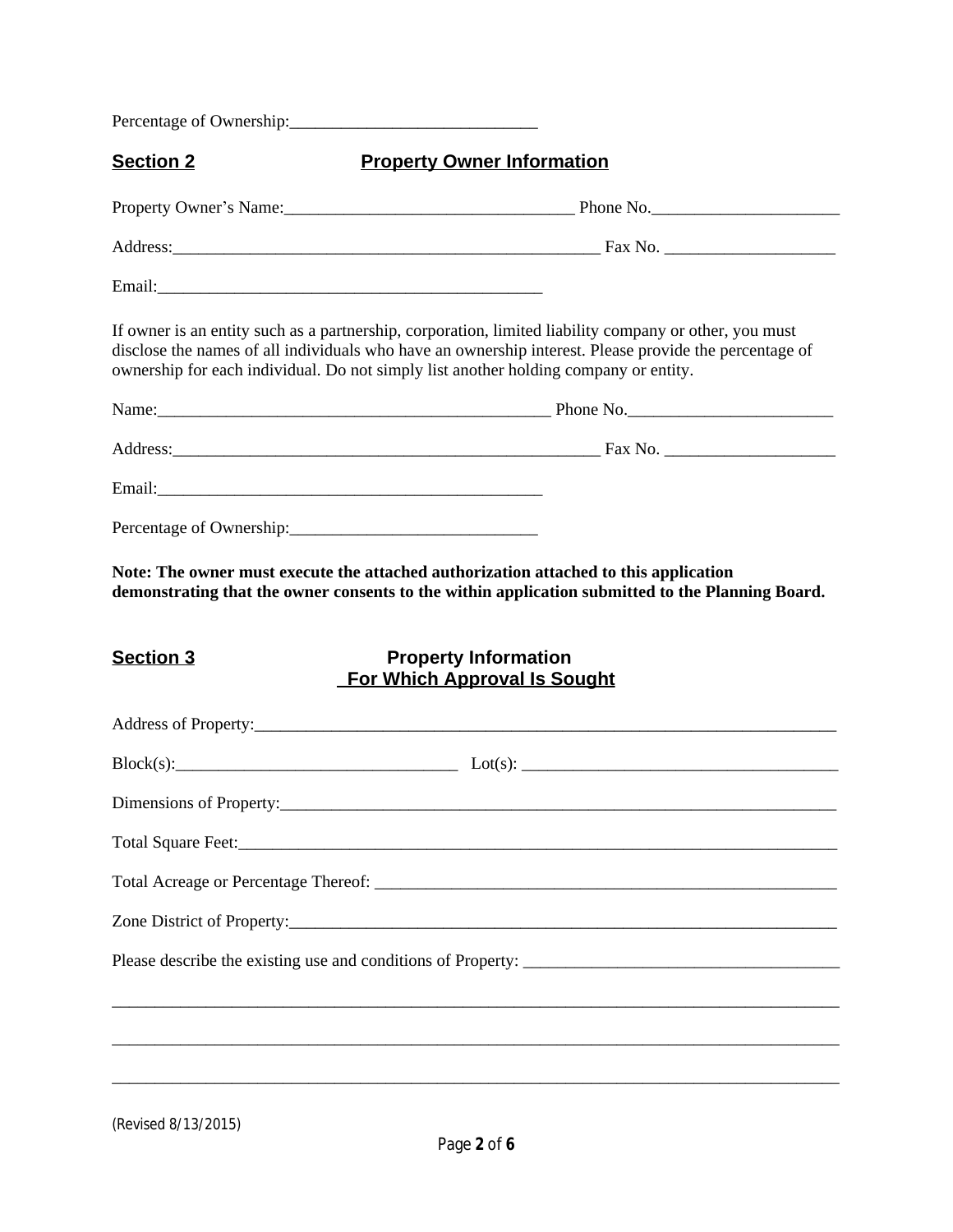## **Section 4 Approvals Being Sought**

| Height of Proposed Building: Number of Stories: Number of Stories:                                                                                      |  |  |
|---------------------------------------------------------------------------------------------------------------------------------------------------------|--|--|
|                                                                                                                                                         |  |  |
|                                                                                                                                                         |  |  |
|                                                                                                                                                         |  |  |
|                                                                                                                                                         |  |  |
|                                                                                                                                                         |  |  |
| $N_{14}$ , and considering a series $190$ , $41$ and $41$ , and consider the series $14$ and $14$ . The series $14$ and $41$ and $14$ and $14$ and $14$ |  |  |

**Note: Any amendments or modifications to the plan must be submitted to the Board and their professionals no less than 10 days prior to the meeting. Failure to comply with this requirement will result in the postponement of the application.**

## **Section 5 Variances Required**

Please set forth all variances that are required for this application. Please identify each specific section of the zoning ordinance, land use regulations, site plan regulations from which a variance or waiver is required:

\_\_\_\_\_\_\_\_\_\_\_\_\_\_\_\_\_\_\_\_\_\_\_\_\_\_\_\_\_\_\_\_\_\_\_\_\_\_\_\_\_\_\_\_\_\_\_\_\_\_\_\_\_\_\_\_\_\_\_\_\_\_\_\_\_\_\_\_\_\_\_\_\_\_\_\_\_\_

\_\_\_\_\_\_\_\_\_\_\_\_\_\_\_\_\_\_\_\_\_\_\_\_\_\_\_\_\_\_\_\_\_\_\_\_\_\_\_\_\_\_\_\_\_\_\_\_\_\_\_\_\_\_\_\_\_\_\_\_\_\_\_\_\_\_\_\_\_\_\_\_\_\_\_\_\_\_

\_\_\_\_\_\_\_\_\_\_\_\_\_\_\_\_\_\_\_\_\_\_\_\_\_\_\_\_\_\_\_\_\_\_\_\_\_\_\_\_\_\_\_\_\_\_\_\_\_\_\_\_\_\_\_\_\_\_\_\_\_\_\_\_\_\_\_\_\_\_\_\_\_\_\_\_\_\_

\_\_\_\_\_\_\_\_\_\_\_\_\_\_\_\_\_\_\_\_\_\_\_\_\_\_\_\_\_\_\_\_\_\_\_\_\_\_\_\_\_\_\_\_\_\_\_\_\_\_\_\_\_\_\_\_\_\_\_\_\_\_\_\_\_\_\_\_\_\_\_\_\_\_\_\_\_\_

\_\_\_\_\_\_\_\_\_\_\_\_\_\_\_\_\_\_\_\_\_\_\_\_\_\_\_\_\_\_\_\_\_\_\_\_\_\_\_\_\_\_\_\_\_\_\_\_\_\_\_\_\_\_\_\_\_\_\_\_\_\_\_\_\_\_\_\_\_\_\_\_\_\_\_\_\_\_

\_\_\_\_\_\_\_\_\_\_\_\_\_\_\_\_\_\_\_\_\_\_\_\_\_\_\_\_\_\_\_\_\_\_\_\_\_\_\_\_\_\_\_\_\_\_\_\_\_\_\_\_\_\_\_\_\_\_\_\_\_\_\_\_\_\_\_\_\_\_\_\_\_\_\_\_\_\_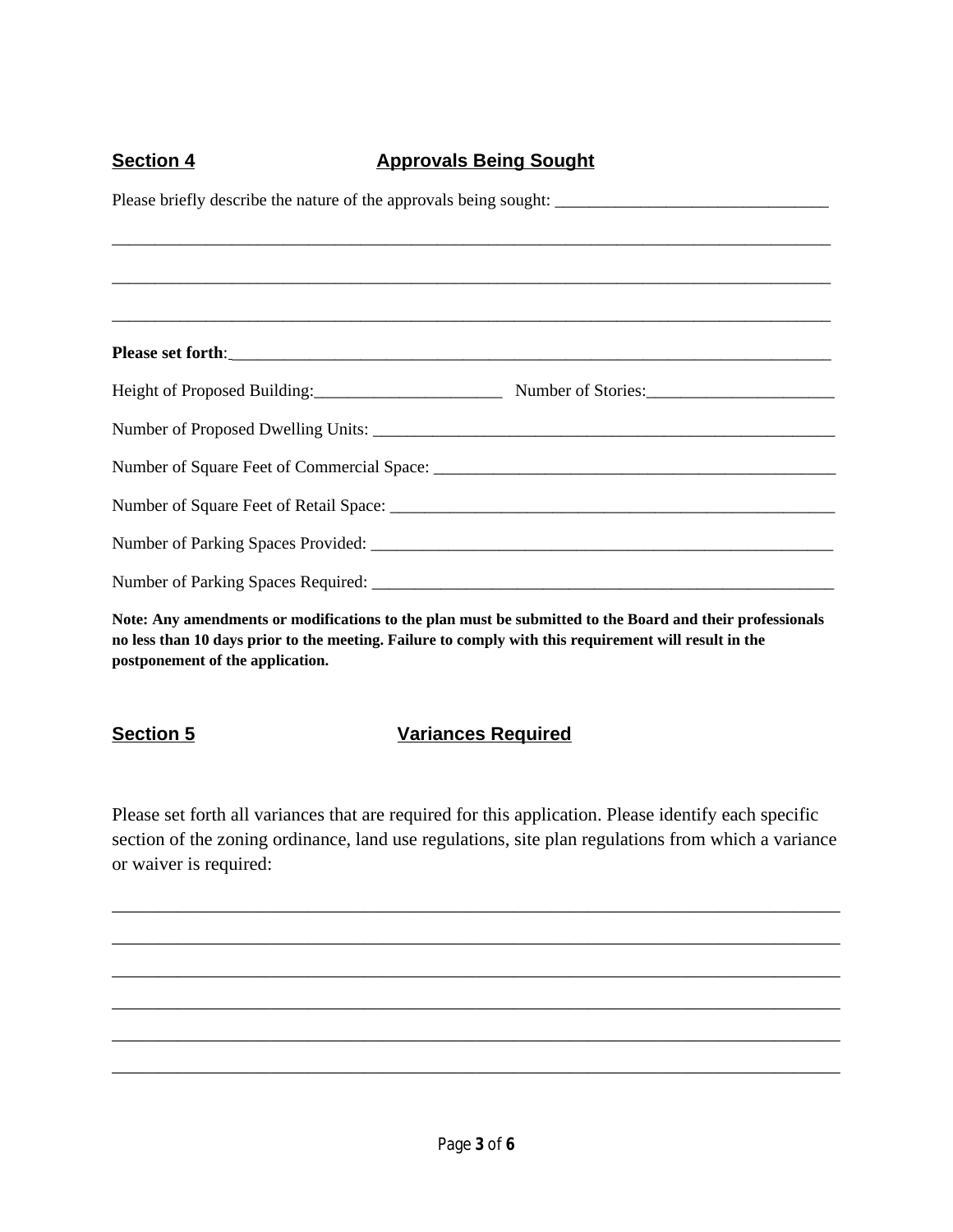Briefly set forth the reasons justifying the granting of each variance or waiver sought. Specify if you are seeking relief based upon a hardship N.J.S.A. 40:55D(c) (1), the flexible C variance, N.J.S.A. 40:55D (c) (2) or a "use" variance, N.J.S.A. 40D. If more space is needed, please attach additional information:

### **Section 6 Professional Experts & Witnesses**

Please identify the names and addresses of each expert witness you intend to present to the Board in support of your application:

|                     | Phone No.                                                       |  |
|---------------------|-----------------------------------------------------------------|--|
|                     |                                                                 |  |
|                     |                                                                 |  |
|                     |                                                                 |  |
|                     |                                                                 |  |
|                     |                                                                 |  |
|                     | Planner's Name: 2008 Manual Communication of Phone No. 2008 Mo. |  |
|                     |                                                                 |  |
|                     |                                                                 |  |
| (Revised 8/13/2015) |                                                                 |  |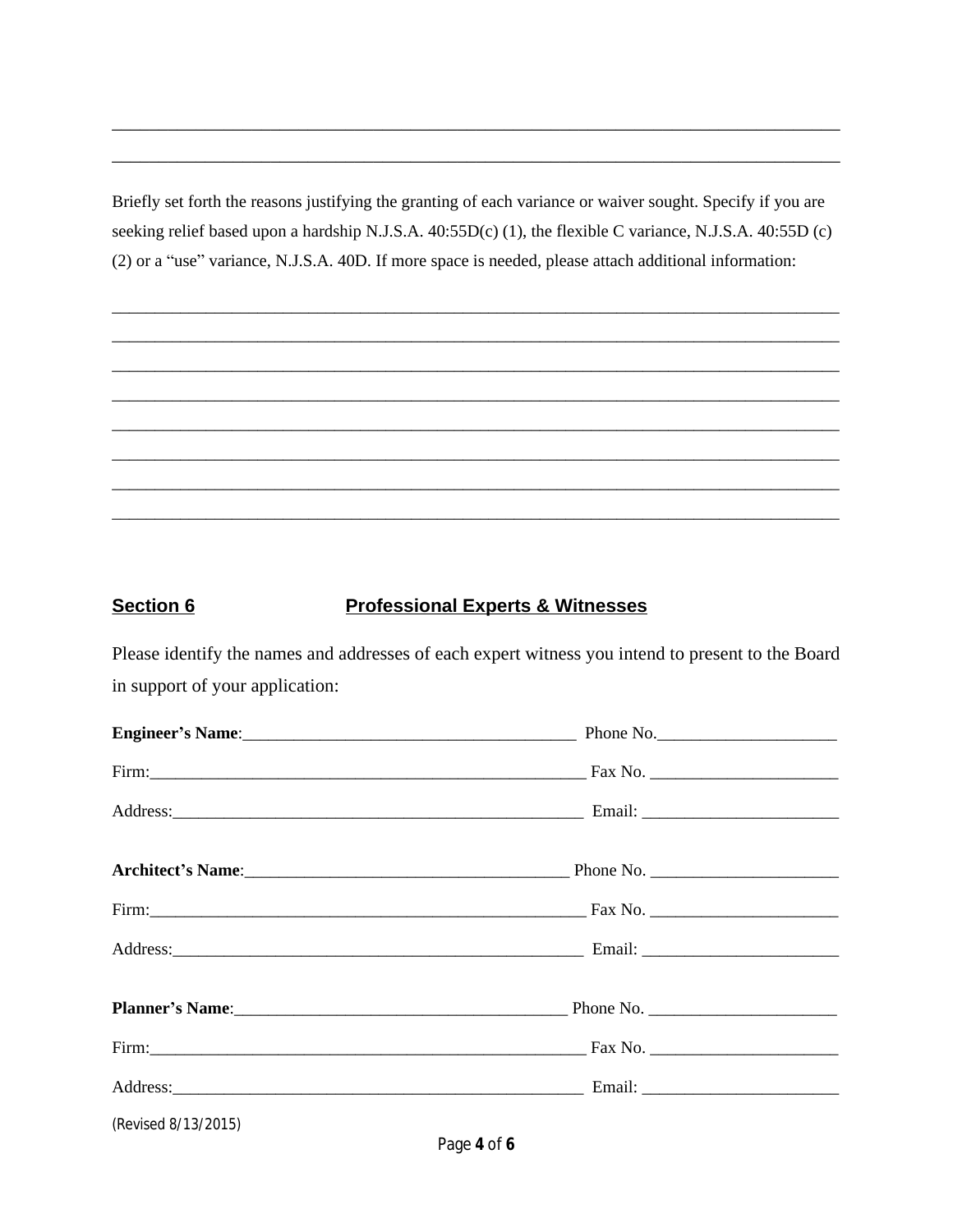|                    | Phone No.                                                                                                                                                                                                                      |  |
|--------------------|--------------------------------------------------------------------------------------------------------------------------------------------------------------------------------------------------------------------------------|--|
| Firm:              |                                                                                                                                                                                                                                |  |
|                    | Email: The contract of the contract of the contract of the contract of the contract of the contract of the contract of the contract of the contract of the contract of the contract of the contract of the contract of the con |  |
| Area of Expertise: |                                                                                                                                                                                                                                |  |

### **Section 7 Payment of Taxes**

All property taxes must be paid. Proof of Payment must be obtained from the Borough Tax Collector and submitted to the Board.

### **Section 8 Prior Hearings or Approvals Concerning Property**

Please set forth any prior hearings or applications conducted by the Planning Board or Zoning Board of Adjustment concerning this property. Please describe the nature of the application, the approval sought, the dates of the hearings and the disposition of the application. Attach a copy of any Resolution adopted by that Board.

\_\_\_\_\_\_\_\_\_\_\_\_\_\_\_\_\_\_\_\_\_\_\_\_\_\_\_\_\_\_\_\_\_\_\_\_\_\_\_\_\_\_\_\_\_\_\_\_\_\_\_\_\_\_\_\_\_\_\_\_\_\_\_\_\_\_\_\_\_\_\_\_\_\_\_\_\_\_\_\_\_\_\_\_\_ \_\_\_\_\_\_\_\_\_\_\_\_\_\_\_\_\_\_\_\_\_\_\_\_\_\_\_\_\_\_\_\_\_\_\_\_\_\_\_\_\_\_\_\_\_\_\_\_\_\_\_\_\_\_\_\_\_\_\_\_\_\_\_\_\_\_\_\_\_\_\_\_\_\_\_\_\_\_\_\_\_\_\_\_\_ \_\_\_\_\_\_\_\_\_\_\_\_\_\_\_\_\_\_\_\_\_\_\_\_\_\_\_\_\_\_\_\_\_\_\_\_\_\_\_\_\_\_\_\_\_\_\_\_\_\_\_\_\_\_\_\_\_\_\_\_\_\_\_\_\_\_\_\_\_\_\_\_\_\_\_\_\_\_\_\_\_\_\_\_\_

## **Section 9 Mount Laurel Obligation**

Pursuant to Borough Ordinance Section 249-107 et. seq., each application for development must provide for their fair share of low and moderate residential housing pursuant to Council On Affordable Housing (COAH) regulations. Please set forth your COAH obligation for this development project. Please describe how the applicant intends to meet its COAH obligation as per Borough Ordinance.

\_\_\_\_\_\_\_\_\_\_\_\_\_\_\_\_\_\_\_\_\_\_\_\_\_\_\_\_\_\_\_\_\_\_\_\_\_\_\_\_\_\_\_\_\_\_\_\_\_\_\_\_\_\_\_\_\_\_\_\_\_\_\_\_\_\_\_\_\_\_\_\_\_\_\_\_\_\_\_\_\_\_\_\_\_ \_\_\_\_\_\_\_\_\_\_\_\_\_\_\_\_\_\_\_\_\_\_\_\_\_\_\_\_\_\_\_\_\_\_\_\_\_\_\_\_\_\_\_\_\_\_\_\_\_\_\_\_\_\_\_\_\_\_\_\_\_\_\_\_\_\_\_\_\_\_\_\_\_\_\_\_\_\_\_\_\_\_\_\_\_ \_\_\_\_\_\_\_\_\_\_\_\_\_\_\_\_\_\_\_\_\_\_\_\_\_\_\_\_\_\_\_\_\_\_\_\_\_\_\_\_\_\_\_\_\_\_\_\_\_\_\_\_\_\_\_\_\_\_\_\_\_\_\_\_\_\_\_\_\_\_\_\_\_\_\_\_\_\_\_\_\_\_\_\_\_